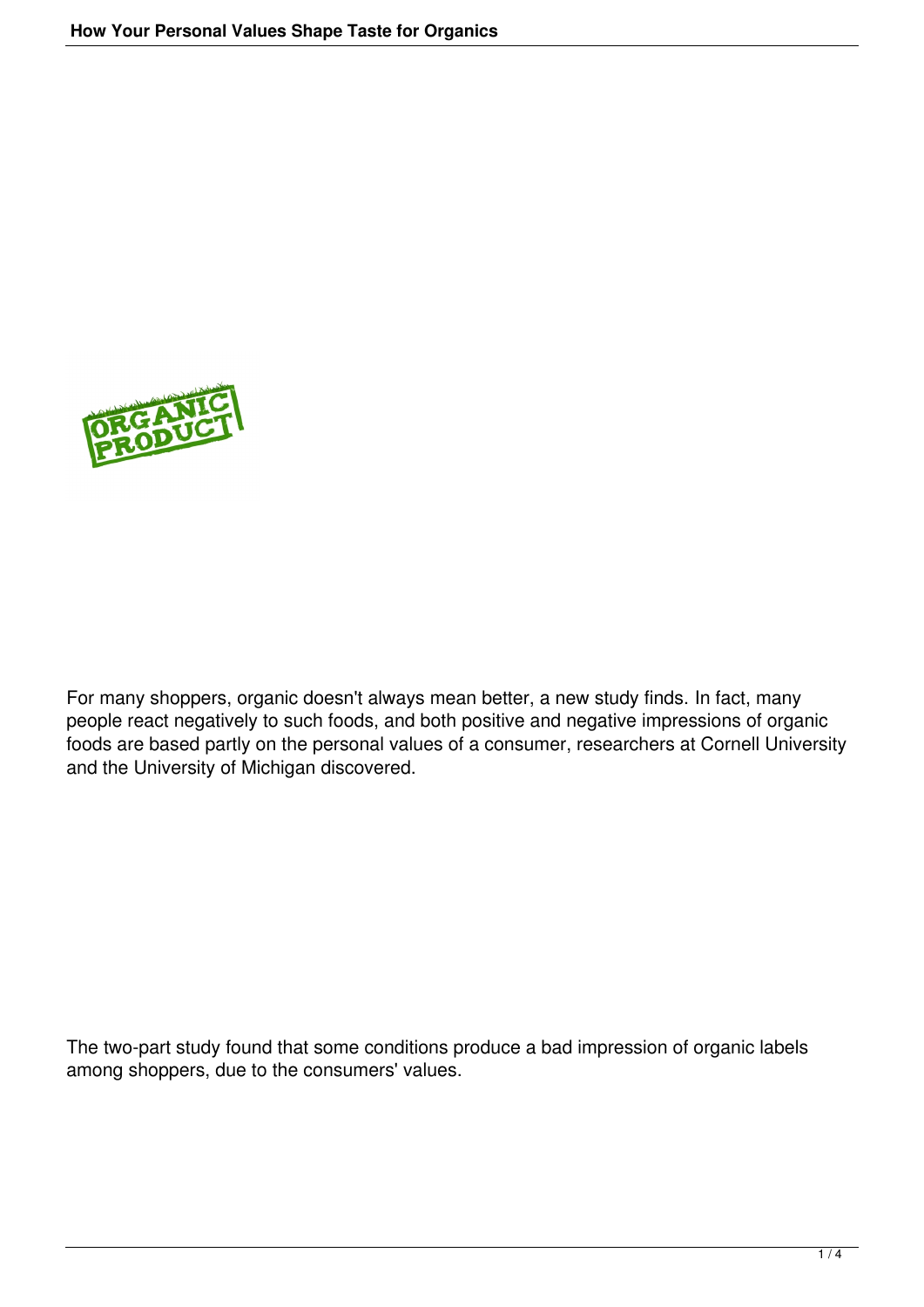"Our data suggest when organic practices do not appeal to a consumer's values, they expect organic food to taste worse," said Jonathon Schuldt, Cornell assistant professor of communication.

In the first part of the study, researchers asked 215 students whether they thought organic food was healthier and tastier than conventional food. While most agreed that organics were a healthier choice, fewer expected the food to taste good by comparison to non-organic options. The research shows this was especially true for students who had low concern for the environment.

"The personal values of the rater mattered," Schuldt said.

In the second part of the study, researchers had 156 participants read one of two versions of a fake news article discussing a drink. The story described the development of a drink product designed to relieve the symptoms of African children suffering from severe malnutrition. In one version, the drink was described as organic every time it was mentioned, while the other version never mentioned the word organic.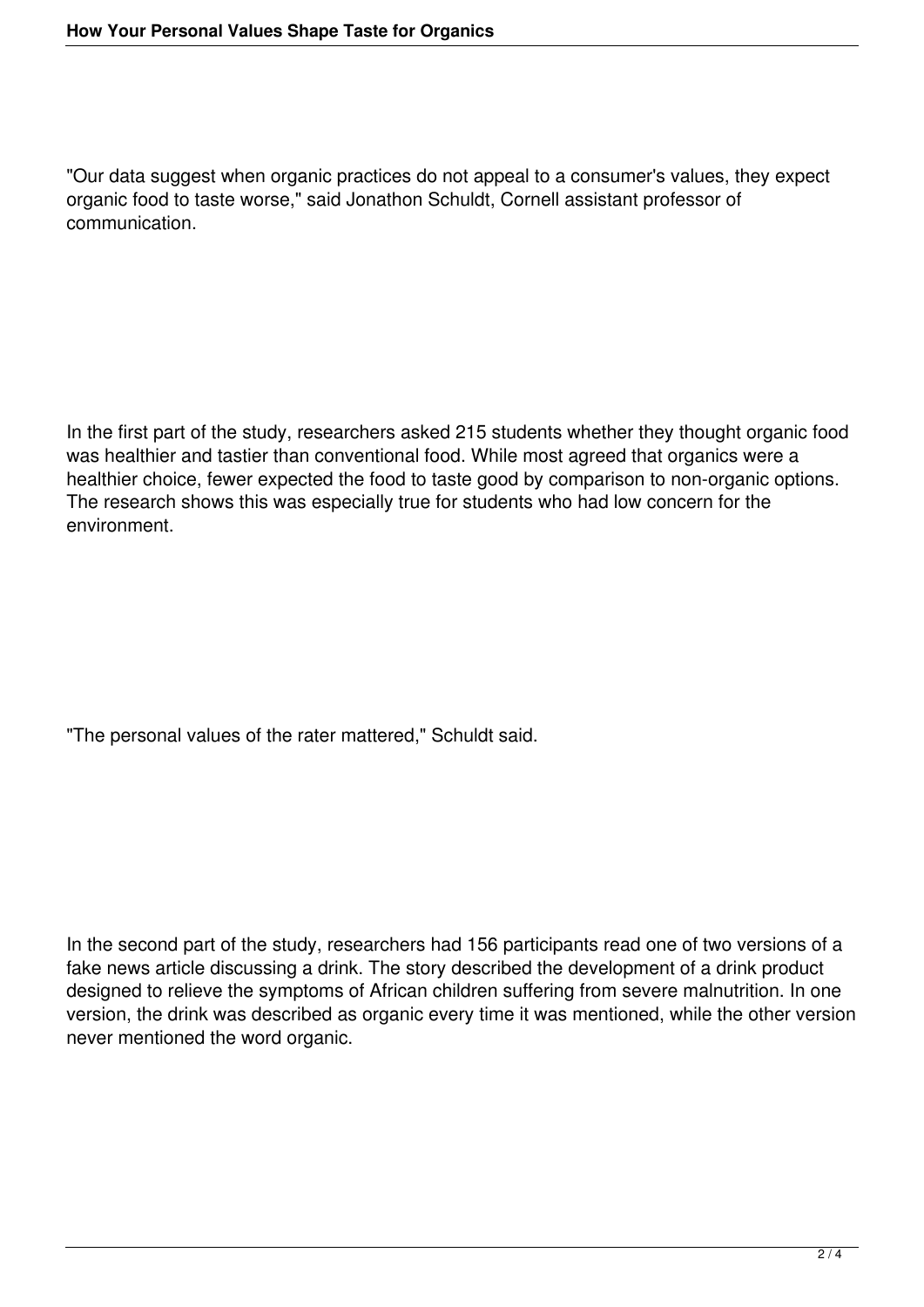The results showed that those people who were highly pro-environment judged the organic version of the drink to be less effective compared with the non-organic version [MD1] .

Schuldt said the results serve as a reminder that the halo effect, a phenomenon in which a label leads consumers to have a positive opinion of the product, hinges on the values of each shopper.

"It's not the case that you can label a food organic and expect that everyone will perceive it more positively," he said. "Under certain circumstances, ethical labels could have an unintended backfire effect."

Schuldt said future research should involve taste tests of organic and conventional foods to see if personal values influence a consumer's perceptions when actually eating the food.

The study, which was co-authored by Michigan student Mary Hannahan, was recently published online in the journal Appetite.